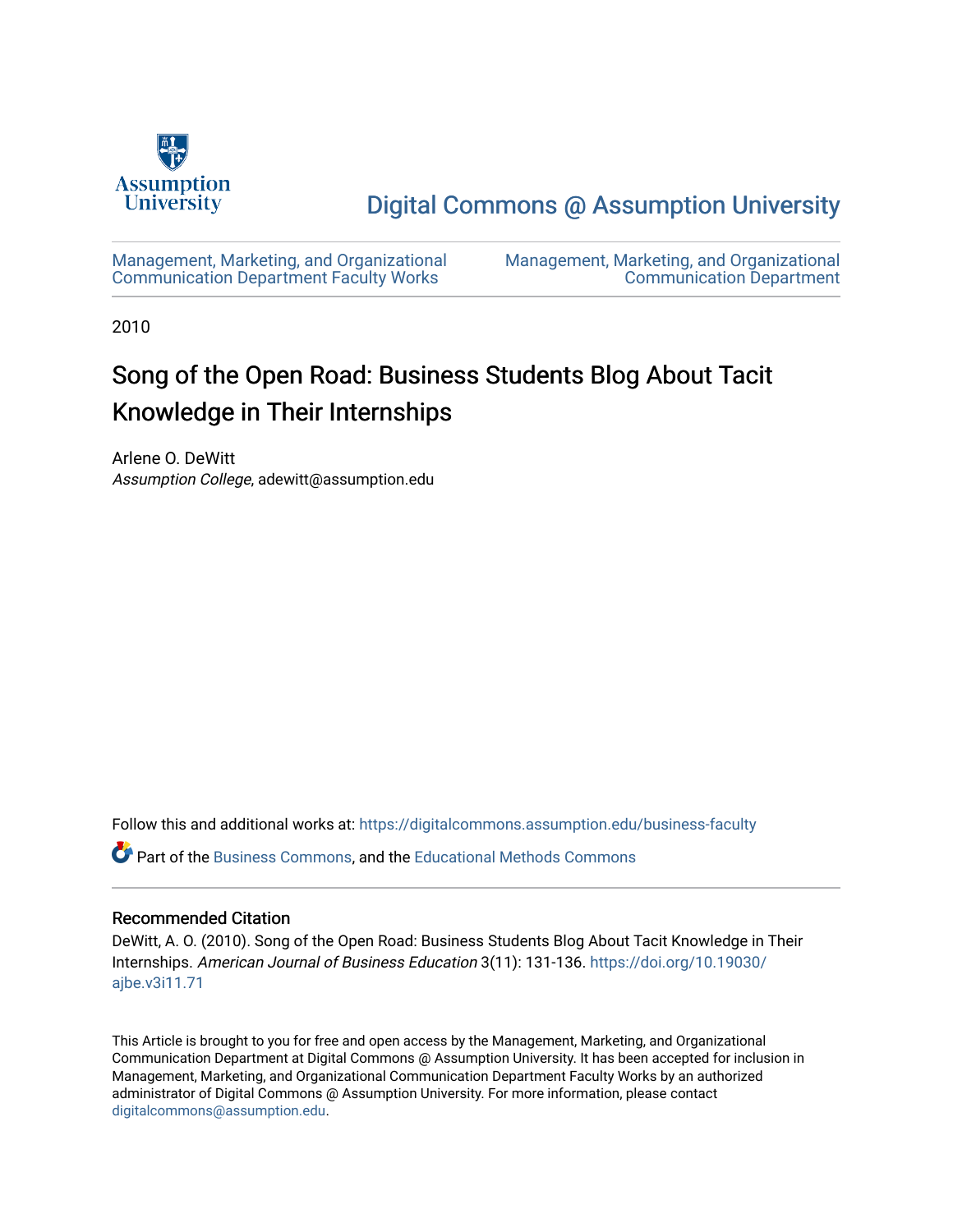# Song Of The Open Road: Business Students Blog About Tacit Knowledge In Their Internships

Arlene O. DeWitt, Assumption College, USA

#### **ABSTRACT**

*Student interns produce professional blogs, using Web 2.0, to capture tacit knowledge concepts which are the experiential learning goals of internships in business education. This article discusses the pedagogical goals, methods and outcomes of this initiative. It also provides the theoretical underpinnings of the concept of tacit knowledge in viewing internships as a signature pedagogy in business education. It concludes with an application of this methodology to a strategic communication framework.*

**Keywords**: business education pedagogy and research, internships, tacit knowledge, new media, blogs

#### **INTRODUCTION**

he open road - an electronic "net" highway- is where students flock to be participants and contributors of content in determining the course of their educational and professional journey. How do we harness this techno-human synergy in business education? Here's my approach: students The open road - an electronic "net" highway- is where students flock to be participants and contributors of content in determining the course of their educational and professional journey. How do we harness this techno-hum internship experiences.

Student interns develop professional blog writing skills and produce a new media communication format – blogs - for their two organizations: their college and their internship sponsors.

The theoretical underpinning of these internship blogs is the notion of tacit knowledge (Polanyi, 1983) – or the ability to think like a manager – which is an experiential learning goal of student internships in business education. This ability of business professionals to know – and to act and to do – in complex, multi-cultural, technologically-driven global business environments is the value-added resource which builds competitive advantage, effectiveness and efficiency in companies. It is a significant contributing factor to organizational success.

Thus, professional blog writing became the platform for a pedagogical writing initiative for Management, Marketing and Organizational Communication majors enrolled in my seminar course, Internship in Business, at Assumption College, Worcester, MA, this past 2009-2010 academic year.

Approximately 32 students blogged about their internship experiences on two landing pages of the college website: the major in Organizational Communication landing page [\(http://www1.assumption.edu/blogs/communications/\)](http://www1.assumption.edu/blogs/communications/) and the Internship landing page [\(http://www.assumption.edu/academics/internships.aspx\)](http://www.assumption.edu/academics/internships.aspx).

# **INTERNSHIP IN BUSINESS SEMINAR**

Students majoring in Organizational Communication at Assumption College are required to complete this 3-credit course, Internship in Business, which includes 120 on-site hours and a weekly seminar. Marketing, Management and International Business majors also enroll in this course. Interns are required to complete special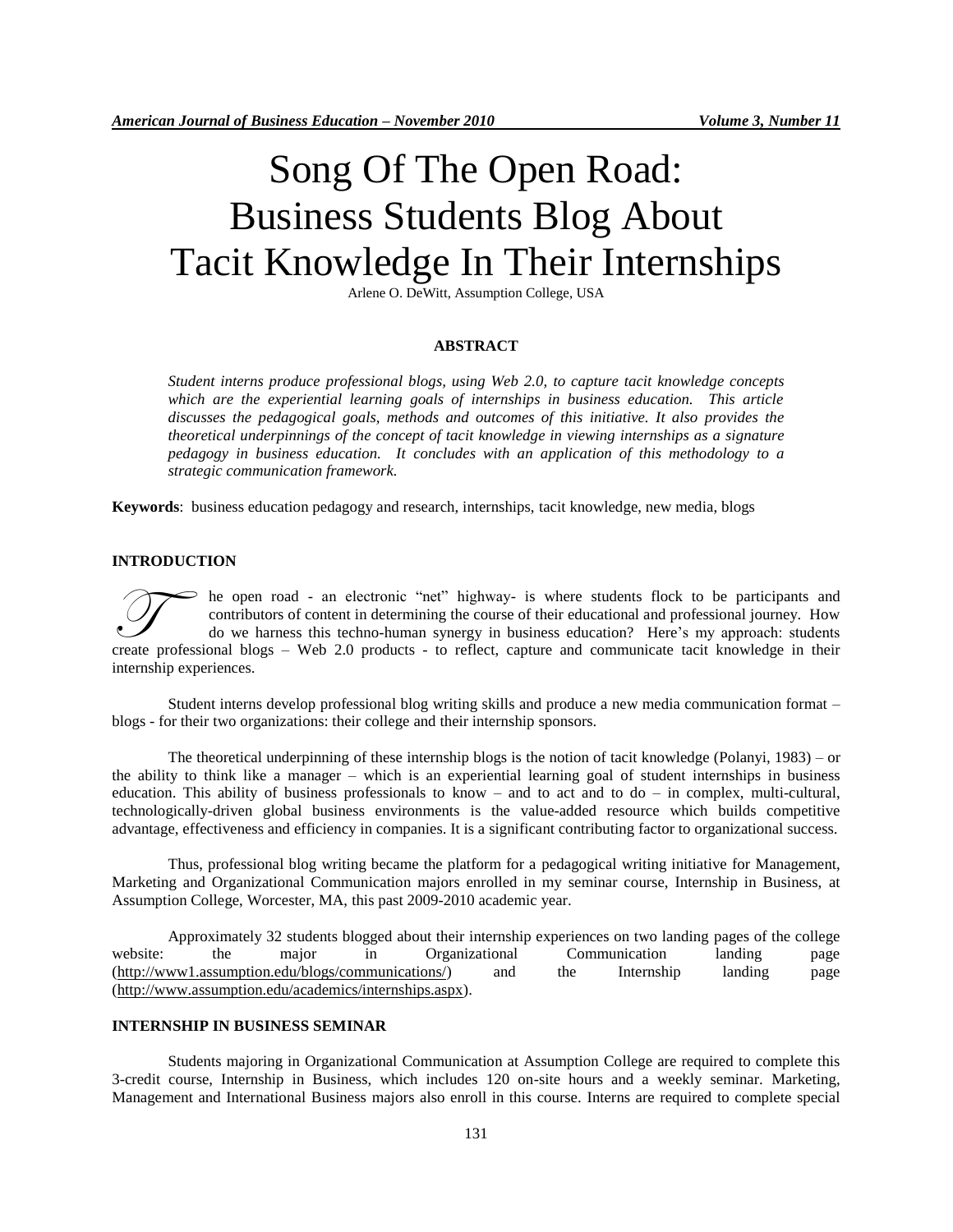assignments and projects at their internship sites which utilize their marketing, business communication and management knowledge bases and skills.

Interns are placed in the following areas: public affairs, public relations and internal communication; marketing and sales, institutional advancement, fundraising and development, online and hard copy publications, including newspapers, pop-culture magazines, industry-specific and practitioner journals.

Students attend a weekly seminar to discuss and to analyze macro and micro organizational behavior and management concepts and to share observations about their internships. Students assess their career competencies, organizational culture preferences, risk tolerances and supervisor/feedback requirements to determine their optimal career paths. They also conduct informational interviews with professionals in their career field or industry of interest. All students write an observation/reflection paper which analyzes and applies tactic knowledge concepts to their internship experiences.

# **CONTENT OF BLOGS: TACIT KNOWLEDGE – THINKING LIKE A MANAGER**

These internship blogs proved to be the ideal new media format for students to reflect and to write about their tacit knowledge experiences. In fact, examples of tacit knowledge often became the "hook" and the "slice of life" piece of their blogs.

A student interning at the *Worcester Business Journal* (Wheeler, 2009) blogged: "I wrote an article about body language in the workplace… which we were learning about in my Interpersonal Communications class. I took this idea to my editor and wrote an article which included guidelines for body language in the workplace. In doing this, I learned that by taking the initiative and pushing for what you want, you can end up doing work that you enjoy and have a positive effect on the company in the process."

Blog writing provided the framework for the student who wrote this blog to reflect on, capture and appreciate the value of his initiative and his growth in this tacit knowledge experience.

It is interesting to note that in a recent survey by Sapp and Zhang (2010), internship sponsors rated the ability of most student interns to take initiative as low. Sapp and Zhang (2010) noted that "the lack of initiative can singularly affect students" ability to maximize the internship experience..." Thus, in this case, blog writing was also instrumental in the student being able to arrive at his own tacit knowledge learning goal of the value of taking initiative – or knowing and acting.

Students are asked to focus and write their blogs from the following guidelines:

- Describe lessons learned on-the-internship based on any of the following tacit knowledge concepts (Pritchett, 1999):
	- Become a quick-change artist Commit fully to your job Speed up Accept ambiguity and uncertainty Behave like you're in business for yourself Hold yourself accountable for outcomes Add value See yourself as a service center Manage your morale Practice kaizen Be a fixer, not a finger-pointer Alter your expectations
- Apply communication, marketing and/or management concepts learned in class to your internship experience and/or tasks
- Give specific examples of internship tasks that you have found use your written and verbal communication skills and knowledge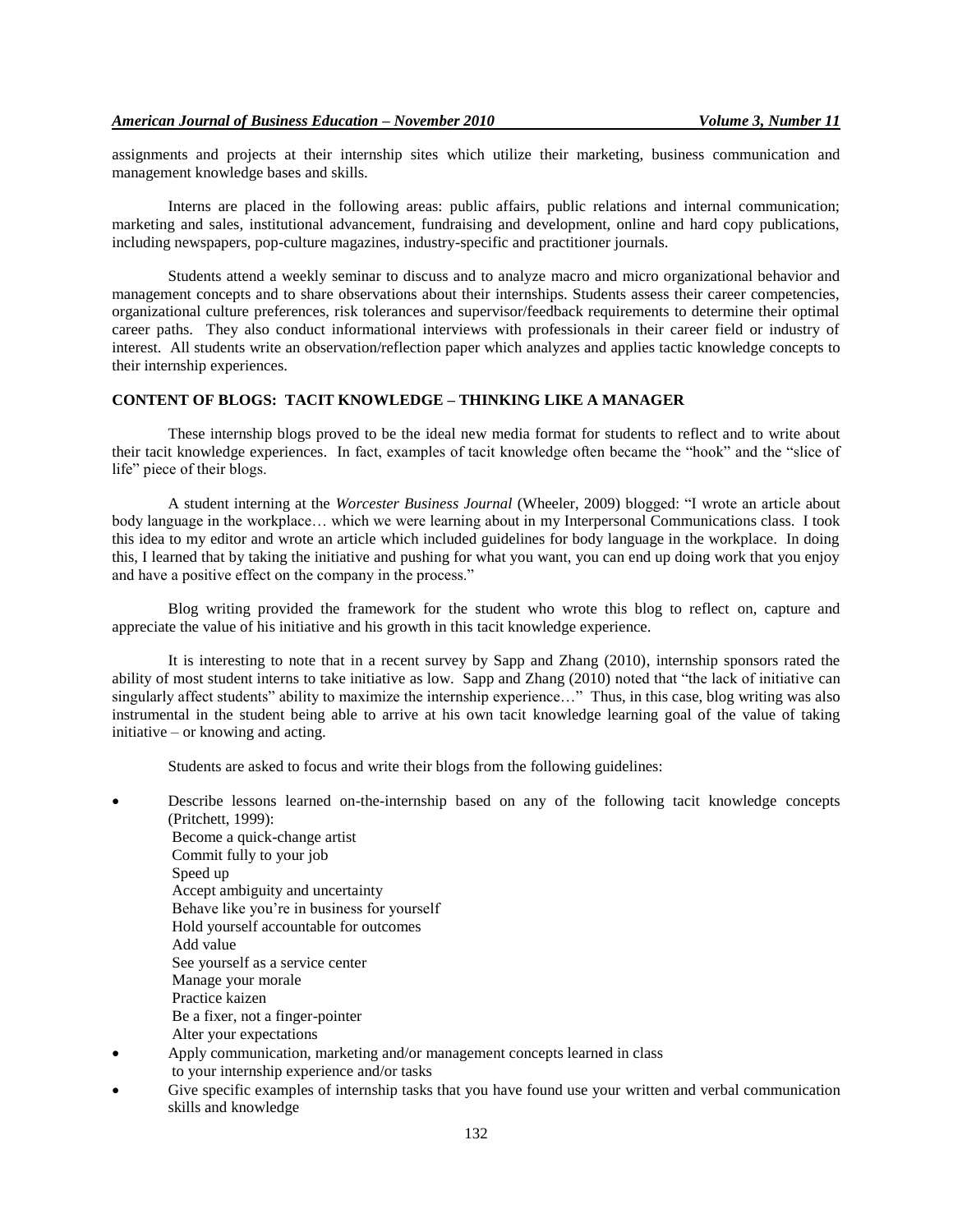# **THE CONCEPT OF TACTIC KNOWLEDGE IN SIGNATURE PEDAGOGIES AND BUSINESS EDUCATION**

The concept of tacit knowledge was revealed as a defining point of signature pedagogies in an ongoing 10 year study conducted by the Carnegie Foundation for the Advancement of Teaching (2005) to understand how students are prepared for practice in the professional fields of law, engineering, the clergy, teaching, nursing and medicine. The foundation has concluded its study into the first three of these fields, and is pursuing its work in the latter fields.

Insight into the research approach of this Carnegie study comes from its president, Lee Shulman, who has devoted his lifetime to understanding the complexities, nuances and challenges of educating teachers. His approach is that of "looking through the lenses of parallel problems and challenges of preparing people for other professions because I find what professionals have to do – whether we call them teachers or lawyers, priests or nurses – is extraordinarily complex and endlessly fragmented (2005)." The concept of signature pedagogies is the resulting, synthesizing model for defining and understanding the core competencies required for pedagogy in professional fields.

The model of signature pedagogies is defined as: "a mode of teaching that has become inextricably identified with preparing people for a particular profession" (Shulman, 2005). While signature pedagogies are remarkably stable at any one point in time, they are always subject to change as conditions in the practice of the profession itself and in the institutions that provide service or care undergo larger societal change. Prototype examples include: the foundational and routine pedagogical practice of conducting clinical rounds in medical training, and the rules of engagement in accountable student dialogue in law school classrooms. (Shulman, 2005)

The three characteristics of signature pedagogies of the professions are: distinctiveness in the profession; pervasiveness in the curriculum incorporating powerful rules of engagement that form the thread of that it means to "to think like a doctor, lawyer, etc."; and as essential pedagogy to the entire profession as elements of both instruction and socialization. (Shulman, 2005)

In addition, Shulman (2005) tells us that professional education is a synthesis of three apprenticeships that focus on three domains: a cognitive domain, where students learn to think like a professional (think and act like a doctor, lawyer, etc); a practical domain, where students learn to perform as a professional; and a moral domain, where students learn to think and act in a responsible and ethical manner that integrates across all three domains.

In conclusion, Shulman (2005) explicitly emphasizes that signature pedagogies are designed to transform knowledge attained to "knowledge-in-use, and create the basis of new kinds of understanding that can only be realized experientially and reflectively".

The "knowledge-in-use" application to business education is the theoretical underpinning of student internships, which are our signature pedagogy in business education, that enable our students to acquire the valueadded, tacit knowledge of learning to think like a manager.

# **THE SIGNIFICANCE OF ACTION AND ITS APPLICATION TO BUSINESS EDUCATION**

The significance of action – or the experiential element – is the definitive criteria of signature pedagogies that connects to internships in business education. Shulman refers to action as the universal characteristic of all signature pedagogies. In fact, he collectively terms signature pedagogies: "pedagogies of action".

*A professional is not someone for whom understanding is sufficient. Understanding is necessary, yes, but not sufficient. A professional has to be prepared to act, to perform, to practice whether they have enough information or not…Action is equally important, maybe more important than understanding.* (Shulman, 2005)

Economist Frederick Hayek refers to this type of knowledge as a stock of expertise within an organization which is not written down or even firmly expressed, but may nevertheless be essential to the organization's effective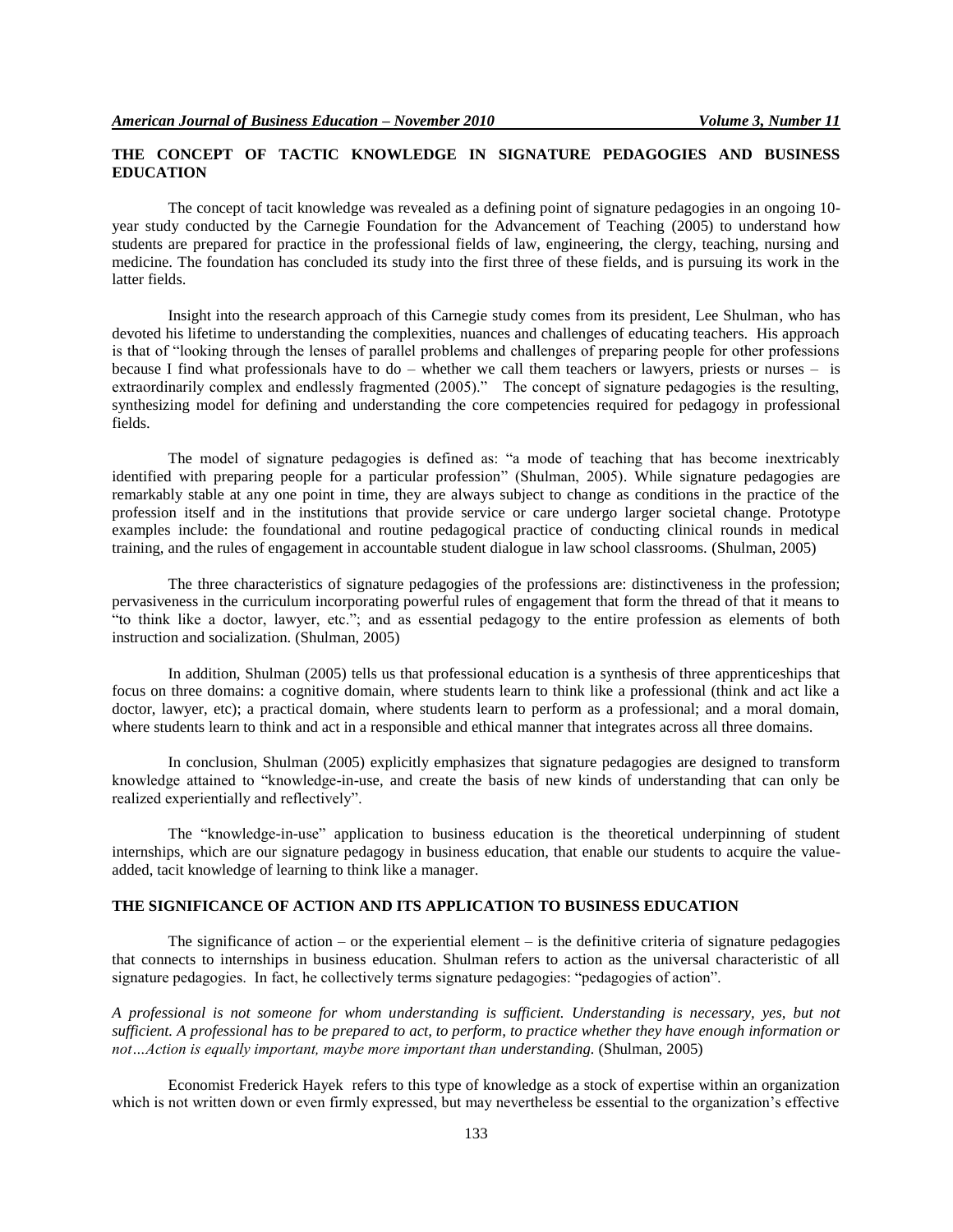operation (Barney, 1991). The theoretical resource-based view of the firm or organization (Barney, 1991) also confirms the value of an action orientation in understanding knowledge.

Polanyi (1962) explains that tacit knowledge is knowledge which cannot be articulated, and which is deeply embedded in the knower's cumulative perceptions and experiences. He describes this implicit knowledge as "we can know more than we can tell" (Polanyi, 1983). He argued that "skillful action always involves a tacit component, even if some aspects of the action draw upon codified (explicit) knowledge".

Brown and Duguid (1991) conclude that "novices acquire tacit knowledge through active participation with those who have mastered a skill". "Absent the requisite tacit knowledge, codified knowledge cannot be exploited" (Miller, Zhao, Calantone, 2006) or turned into the notion of thinking and acting like a manager.

# **PEDAGOGICAL OUTCOMES**

I start each weekly seminar with the electronic projection of these internship blogs to:

- build a community of interns through sharing of experiences
- stimulate a nuanced critique of professional blog writing
- initiate tacit knowledge content discussion in the seminar
- reinforce the link between tacit knowledge and career success
- emphasize the value of tacit knowledge to the success of the organization

Students also include their internship blogs in their career portfolios as examples of professional writing in the new media forum.

# **BLOG OUTCOMES FOR THE COLLEGE AND INTERNSHIP SPONSORS**

1. As a result of these internship blogs recording so many "hits' on the Assumption College website, the Admissions Office featured these student intern blogs in their promotional marketing to prospective students. Mario J. Silva-Rosi, Director of Admissions, writes:

*We, in Admissions, feel that in order for our prospective students to get a better understanding of what life is like at Assumption, the blogs have become a key element in our ability to share content – and are at the same time, a tool for students to share their opinions in an appealing, new technological way. It is crucial to have the prospective coming directly from our students.*

*The integration of blogs on our website has allowed for a great sense of awareness, not only for current students involved in internships, but also for prospective students, with the most accurate picture as to what actually happens at those sites. This certainly gives a better framework for understanding the relationship between - classroom and work place – experience.*

*Thus, students witnessed that their development of blogs and participation in the blogosphere created an important tool for the Admissions Office to "proactively glean insights about constituency attitudes, sentiments, and reactions… as an unprecedented and ideal survey group"* (Argenti, 2009).

- 2. These internship blogs served to raise awareness of and to inform our internal constituencies at the college about our major in Organizational Communication and the skills and career potential of our graduates.
- 3. Internship sponsors viewed these blogs as positive vehicles for community-building public relations and committed to sponsoring additional interns.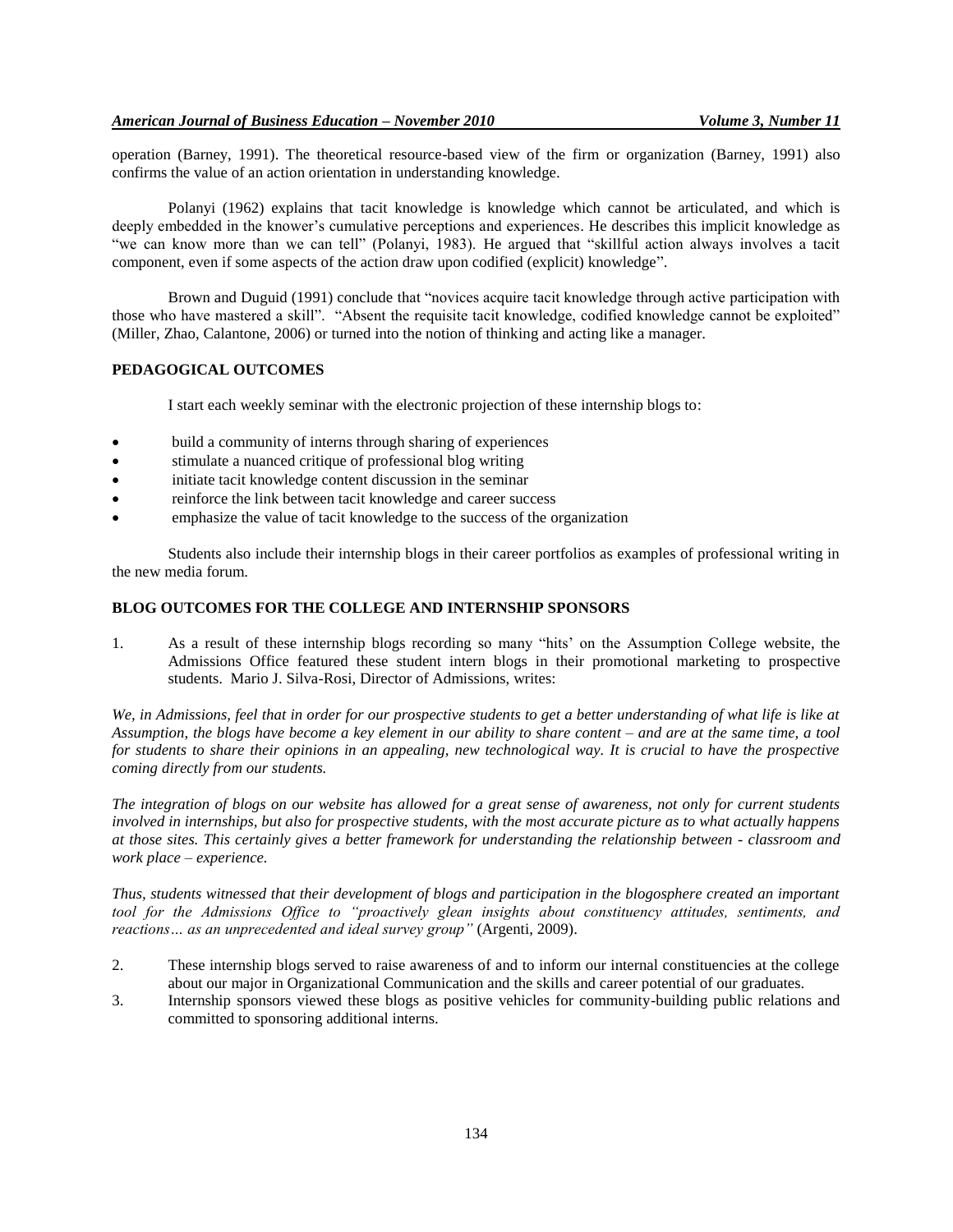# **BLOG FORMAT**

Name Hometown, State Major Internship Sponsor Primary Responsibilities: no more than 50 words Blog Entry: 100 words minimum, 250 words maximum Photos: Students supplied digital photographs of themselves at their internship sites. They complete signed release forms from their organizations.

# **BLOG PROCESS**

Students sign up at the beginning of the semester for their blog dates(s).

At the end of each weekly seminar, I conduct 1-1 tutorials with each student to revise/edit their blogs. The emphasis is on content/the hook, clarity, conciseness and the use of action verbs. I stress that specific examples are critical to applying tacit knowledge concepts.

Students then electronically submit their revised/edited blogs and digital pictures to me. I review the final blogs and then electronically submit them to our Public Affairs Office which posts them on the college website.

# **CONCLUSION**

Applying Argenti's (2009) strategic communication framework (Figure 1) to the internship blogging initiative reveals why blogging is a valuable experiential methodology which empowers students with tacit knowledge.



**Figure 1: Strategic Communication Framework**

Argenti, P. (2009). Corporate Communication, Fourth Edition. New York: McGraw-Hill Irwin, 35.